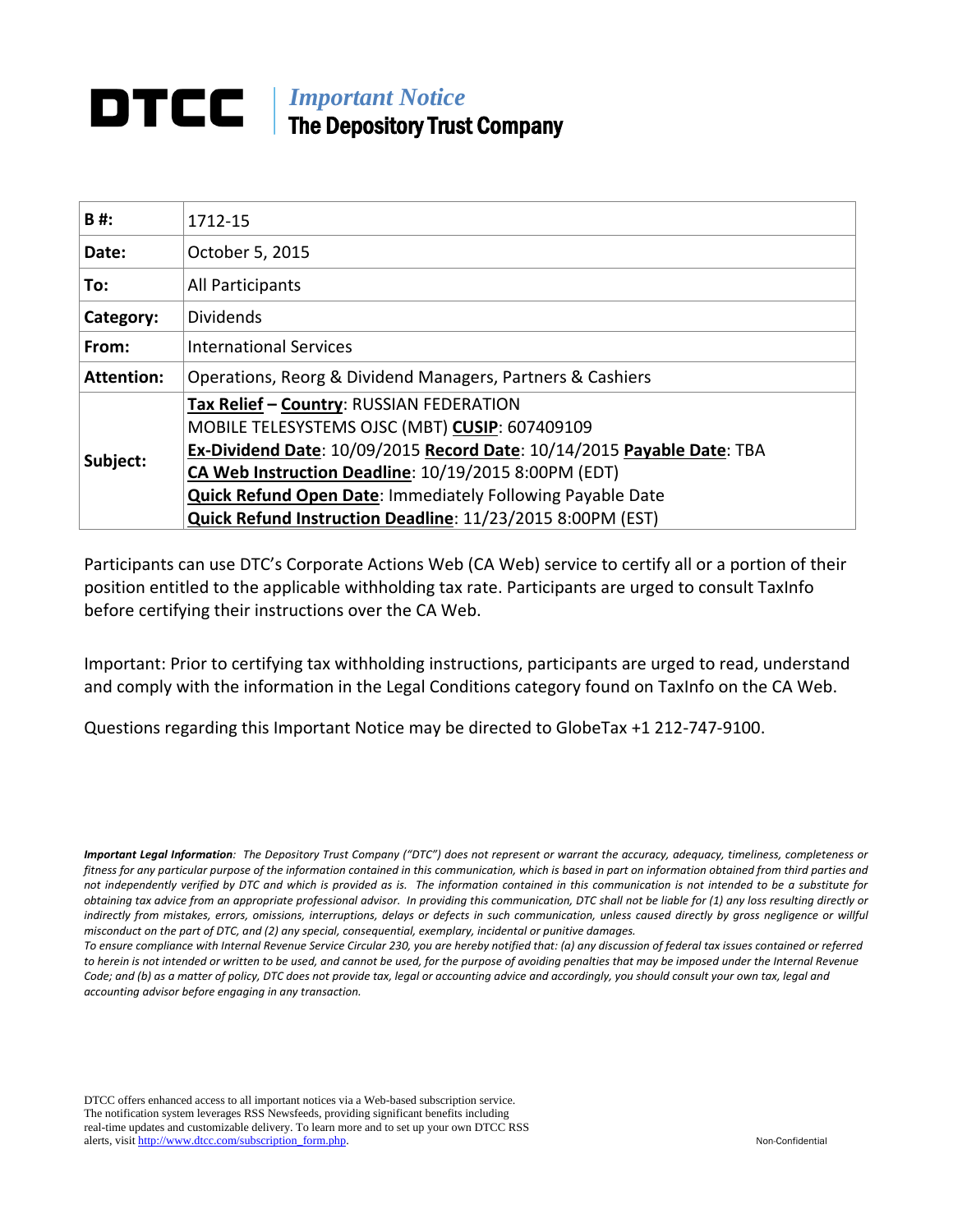# J.P.Morgan

**MOBILE TELESYSTEMS OJSC (MBT)** has announced a dividend. J.P. Morgan acts as Depositary for the company's Depositary Receipt ("DR") program.

On DR Pay Date, holders may have the opportunity to receive their dividend net of the applicable withholding rate as per tax treaty rate.

**Effective January 1, 2014** there are new requirements on obtaining the treaty rate as per treaty on Russian DRs applying to any Russian DR with a record date after January 1, 2014.

**In addition to these new requirements there are also changes to withholding rates for Depositary Receipts with a Russian payable date after January 1, 2015.** 

**The punitive withholding rate of 30% that existed on Russian DRs with payable dates from January 1, 2014 – December 31, 2014 was abolished; the new statutory rate is 15%.**

In order to obtain a rate as per treaty tax rate, ultimate beneficial holder disclosure is now required on DRs held as of record date. DRs are to be disclosed by country of tax residence and entity type. If no disclosure is made, tax will be withheld at the maximum 15% tax rate. If disclosure is made you will receive your dividend net the applicable treaty withholding rate. Participants can use DTC's Corporate Actions Web (CA Web) function to certify all or a portion of their position entitled to the applicable withholding tax rate. Use of CA Web will permit entitlement amounts to be paid through DTC. By electing, Participants agree to the Agreements, Representations and Indemnification contained in this notice.

### **PLEASE NOTE THAT THERE IS POTENTIAL FOR AUDIT ON YOUR DISCLOSED SHARES**:

The Russian tax authorities may audit the beneficial holders claiming through this process for up to three calendar years after dividends payment. At a minimum audits may require an original certificate of residency with specific language for any individual or entity that elects for the statutory rate, or is eligible and elects for the DTT rate, under the treaty between the country of residence and the Russian Federation. These forms may also need to be apostilled. The documents in a foreign language should be translated into Russian and the translation needs to be approved by a public notary. There is a 3 months period to provide audit documentation to the authorities with possibility for 3 months extension. Please note the Russian tax authorities maintain the right to request additional information and/or forms at any time and from time to time. Participants and beneficial holders will be responsible and liable for any tax relief and for maintenance and provision of all supporting materials. Note that audits requiring a certificate of residency to prove a tax benefit are only to be performed on those holders receiving a treaty rate. Any holders receiving a non-treaty 15% statutory rate **will not** be required to provide a certificate of residency but may be asked in an audit to provide some other more limited documentary evidence to support their initial disclosure

| <b>FEES &amp; DEADLINES</b>       |                                                           |                                 |                 |                                                         |  |  |  |
|-----------------------------------|-----------------------------------------------------------|---------------------------------|-----------------|---------------------------------------------------------|--|--|--|
| <b>FILING METHOD</b>              | <b>BATCH</b>                                              | <b>PAYMENT</b><br><b>METHOD</b> | <b>FEES</b>     | <b>FINAL SUBMISSION DEADLINE</b><br>(ALL TIMES 8PM EST) |  |  |  |
| <b>RELIEF AT</b><br><b>SOURCE</b> | PAYMENT ON DR<br>PAY DATE                                 | VIA DTC                         | \$0.0075 per DR | October 19, 2015                                        |  |  |  |
| <b>QUICK REFUND</b>               | <b>IMMEDIATELY</b><br><b>FOLLOWING PAY</b><br><b>DATE</b> | VIA DTC                         | \$0.0075 per DR | November 23, 2015                                       |  |  |  |

### **DIVIDEND EVENT DETAILS**

| <b>COUNTRY OF ISSUANCE</b> | <b>RUSSIAN FEDERATION</b>               |
|----------------------------|-----------------------------------------|
| ISSUE                      | <b>MOBILE TELESYSTEMS</b><br>OJSC (MBT) |
| CUSIP#                     | 607409109                               |
| <b>DEPOSITARY</b>          | J.P. MORGAN                             |
| DR RECORD DATE             | <b>OCTOBER 14, 2015</b>                 |
| DR PAY DATE                | TBA                                     |
| DR GROSS DIVIDEND RATE     | <b>TBA</b>                              |
| ORD GROSS DIVIDEND RATE    | <b>RUB 5.61</b>                         |
| RATIO                      | 2 ORD: 1 DRS                            |
| STATUTORY WHT RATE         | 15%                                     |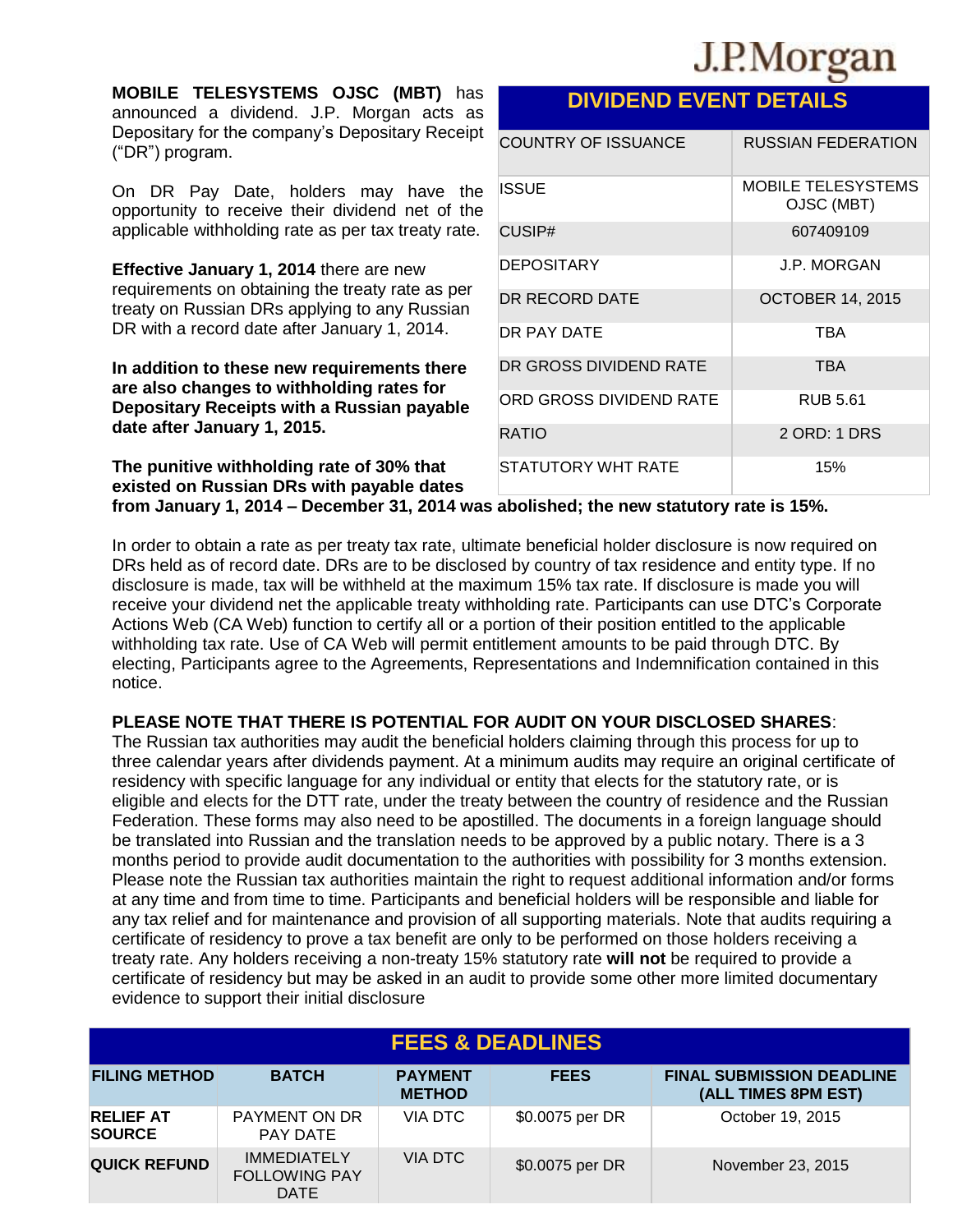| <b>ELIGIBILITY MATRIX FOR RELIEF AT SOURCE / QUICK REFUND</b>                                |                               |                                                                                                                                                                                                                                                                                                                                                                                                                                                                                                                                                                          |                                                                                                                                                                                                                                                                                                                                                                                                              |  |  |
|----------------------------------------------------------------------------------------------|-------------------------------|--------------------------------------------------------------------------------------------------------------------------------------------------------------------------------------------------------------------------------------------------------------------------------------------------------------------------------------------------------------------------------------------------------------------------------------------------------------------------------------------------------------------------------------------------------------------------|--------------------------------------------------------------------------------------------------------------------------------------------------------------------------------------------------------------------------------------------------------------------------------------------------------------------------------------------------------------------------------------------------------------|--|--|
| <b>WITHHOLDING</b><br><b>TAX RATE</b>                                                        | <b>RECLAIM</b><br><b>RATE</b> | <b>ELIGIBLE RESIDENTS</b>                                                                                                                                                                                                                                                                                                                                                                                                                                                                                                                                                | <b>DOCUMENTATION REQUIRED</b>                                                                                                                                                                                                                                                                                                                                                                                |  |  |
| <b>NON-</b><br><b>DISCLOSED</b><br><b>STATUTORY</b><br><b>WITHHOLDING</b><br><b>RATE 15%</b> | $0\%$                         | <b>Non-Disclosed Holders</b>                                                                                                                                                                                                                                                                                                                                                                                                                                                                                                                                             | <b>NONE</b><br>Note: Russia technically requires disclosure of all<br>DR positions, even those held by investors in<br>countries that do not have a tax treaty that allows<br>for a reduced withholding rate. Consequently, J.P.<br>Morgan will request aggregate disclosure of<br>positions by individuals and entities residing in<br>countries subject to the standard withholding<br>rate of 15 percent. |  |  |
| <b>DISCLOSED</b><br><b>STATUTORY</b><br><b>WITHHOLDING</b><br><b>RATE 15%</b>                | 0%                            | Disclosed holders of DTT<br>Countries not applying for DTT<br>rates<br><b>OR</b><br>Disclosed holders of Non DTT<br>Countries                                                                                                                                                                                                                                                                                                                                                                                                                                            | ESP GENERATED COVER LETTER & ESP<br><b>GENERATED SUMMARY</b><br><b>OR</b><br>MANUALLY SUBMITTED EXHIBIT A & EXHIBIT B                                                                                                                                                                                                                                                                                        |  |  |
| <b>RUSSIAN TAX</b><br><b>RATE-</b><br>13%                                                    | 2%                            | Disclosed and applying for the tax rate of:<br><b>Russian Federation</b>                                                                                                                                                                                                                                                                                                                                                                                                                                                                                                 | ESP GENERATED COVER LETTER & ESP<br><b>GENERATED SUMMARY</b><br>OR.<br>MANUALLY SUBMITTED EXHIBIT A & EXHIBIT B                                                                                                                                                                                                                                                                                              |  |  |
| <b>DTT - 12%</b>                                                                             | 3%                            | Disclosed and applying for the DTT rate of:<br>Finland                                                                                                                                                                                                                                                                                                                                                                                                                                                                                                                   | ESP GENERATED COVER LETTER & ESP<br><b>GENERATED SUMMARY</b><br><b>OR</b><br>MANUALLY SUBMITTED EXHIBIT A & EXHIBIT B                                                                                                                                                                                                                                                                                        |  |  |
| <b>DTT</b><br><b>FAVORABLE -</b><br>10%                                                      | 5%                            | Disclosed and applying for the DTT rate of:<br>Albania, Armenia, Azerbaijan, Belgium,<br>Botswana, Chile, China, Croatia, Cyprus,<br>Czech Republic, Denmark, Egypt, Greece,<br>Hungary, India, Iran, Ireland, Israel, Italy,<br>Kazakhstan, Democratic People's Republic<br>of Korea, Republic of Korea, Kyrgyzstan,<br>Latvia, Lebanon, Lithuania, Macedonia,<br>Malta, Mexico, Moldova, Mongolia,<br>Morocco, Namibia, Norway, Poland,<br>Singapore, Slovakia, Slovenia, Tajikistan,<br>Turkey, Turkmenistan, United Kingdom,<br>United States of America, Uzbekistan | ESP GENERATED COVER LETTER & ESP<br>GENERATED SUMMARY<br><b>OR</b><br>MANUALLY SUBMITTED EXHIBIT A & EXHIBIT B                                                                                                                                                                                                                                                                                               |  |  |
| <b>DTT</b><br><b>FAVORABLE -</b><br>5%                                                       | 10%                           | Disclosed and applying for the DTT rate of:<br>Kuwait, Qatar, Saudi Arabia                                                                                                                                                                                                                                                                                                                                                                                                                                                                                               | ESP GENERATED COVER LETTER & ESP<br><b>GENERATED SUMMARY</b><br><b>OR</b>                                                                                                                                                                                                                                                                                                                                    |  |  |
| <b>RUSSIAN TAX</b><br><b>RATE - 0%</b>                                                       | 15%                           | Vnesheconombank<br><b>OR</b><br><b>Russian Unit Investment Trusts</b>                                                                                                                                                                                                                                                                                                                                                                                                                                                                                                    | MANUALLY SUBMITTED EXHIBIT A & EXHIBIT B<br><b>MANUALLY SUBMITTED EXHIBIT A &amp; EXHIBIT C</b><br>(NAME OF THE UIT MUST BE DISCLOSED)                                                                                                                                                                                                                                                                       |  |  |

**Note:** There are some countries with double taxation treaties with the Russian Federation that have multiple withholding rates. The lower reclaim rate applies to the Relief at source and quick refund process. The higher reclaim rates generally apply to conditional situations (i.e. holding a minimum amount of outstanding shares or a special entity type). For more information please contact GlobeTax.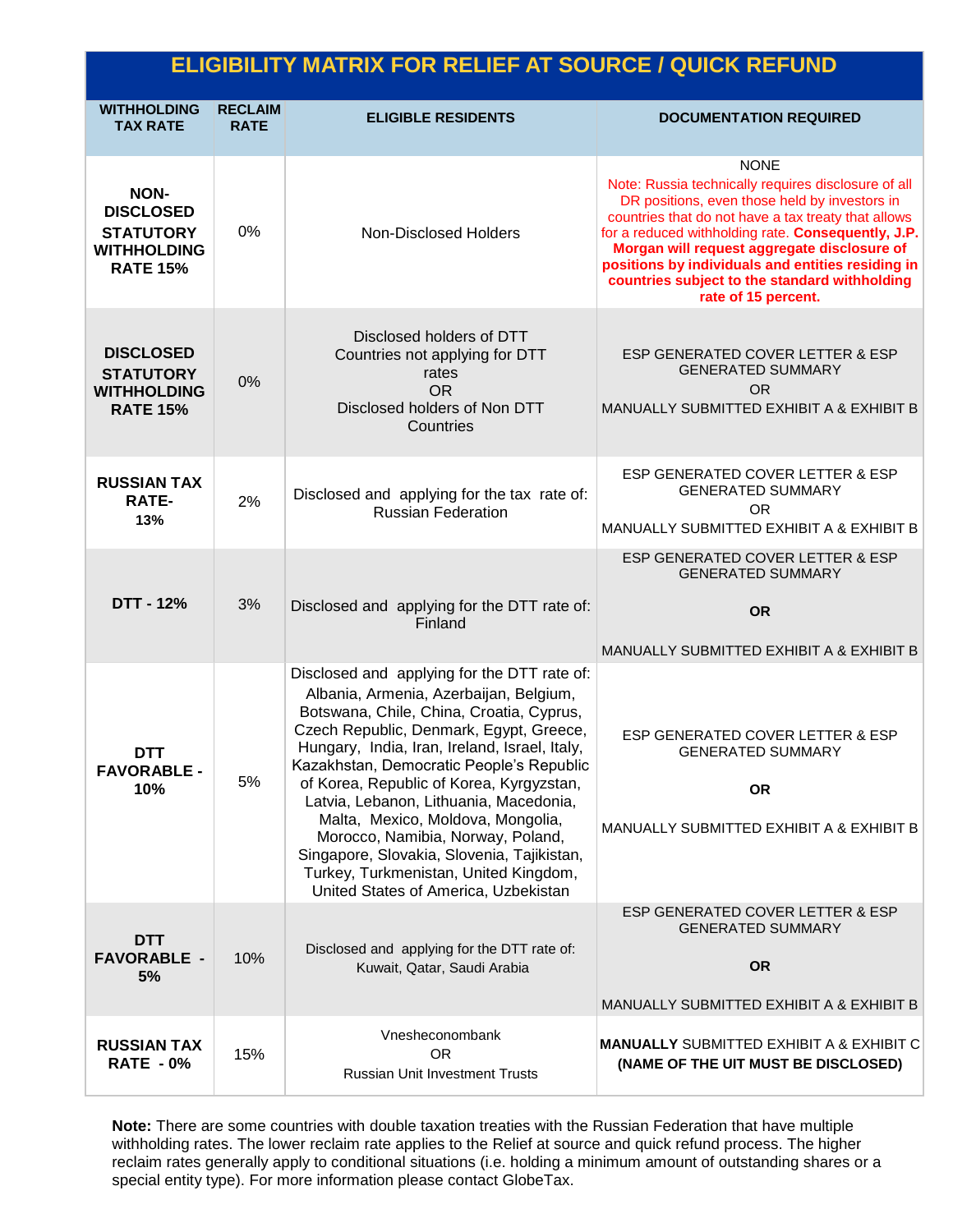### **PROCESS STEPS**

• Go to<https://esp.globetax.com/> and disclose your ultimate beneficial owners by

- Country of Tax Residence

- Entity Type (either legal entity or individual)

Sign the ESP generated cover letter and summary and mail to GlobeTax

Use the ESP generated share summary at withholding rate as per treaty to complete your elections at DTC's CA Web.

#### **IMPORTANT: TO RECEIVE YOUR DIVIDEND AT A FAVORABLE WITHHOLDING RATE YOU MUST BOTH COMPLETE THE DISCLOSURE TO GLOBETAX AND A CORRESPONDING CA WEB ELECTION.**

| <b>DESCRIPTION OF VARIOUS DOCUMENTATION</b>  |                                                                                                                          |                         |                                            |  |  |  |
|----------------------------------------------|--------------------------------------------------------------------------------------------------------------------------|-------------------------|--------------------------------------------|--|--|--|
| <b>DOCUMENT NAME</b>                         | <b>DESCRIPTION</b>                                                                                                       |                         | <b>ORIGINAL/COPY SIGNATURE REQUIREMENT</b> |  |  |  |
| <b>CUSTODIAL COVER LETTER</b><br>(EXHIBIT A) | AGREEMENT TO DISCLOSE<br>INFORMATION TO JPMORGAN/<br><b>GLOBETAX FOR RELEVANT SECURITY</b>                               | <b>ORIGINAL</b>         | <b>ICSD/CUSTODIAN</b>                      |  |  |  |
| <b>DISCLOSURE SUMMARY</b><br>(EXHIBIT B)     | SUMMARY SHARES HELDY BY<br>COUNTRIES OF RESIDENCE AND HELD<br>BY ENTITY TYPE. FORM IS TO BE<br>POPULATED WITH DR AMOUNTS | <b>COPY OR ORIGINAL</b> | <b>NONE</b>                                |  |  |  |
| <b>DISCLOSURE SUMMARY</b><br>(EXHIBIT C)     | SUMMARY SHARES ENTITLED TO FULL<br>RUSSIAN DIVIDEND TAX EXEMPTION                                                        | <b>COPY OR ORIGINAL</b> | <b>NONE</b>                                |  |  |  |

# **ESP** Electronic Submission Portal

powered by **GLOBETAX** 

J.P. Morgan offers ESP powered by GlobeTax, an electronic withholding tax submission system. This system allows for the secure and simplified transfer of share data from the Participant to J.P. Morgan and creates applicable documentation on the Participant's behalf.

Submit the data online through the web site below, print out the document on letterhead, sign, and mail to J.P.Morgan / GlobeTax.

These claims should be submitted through the following website. (Requires a one-time registration)

**[https://www.globetaxesp.com/](https://esp.globetax.com/)**

Please contact Ms. Leann Maurice at 1-800-915-3536 if you have any questions about this process.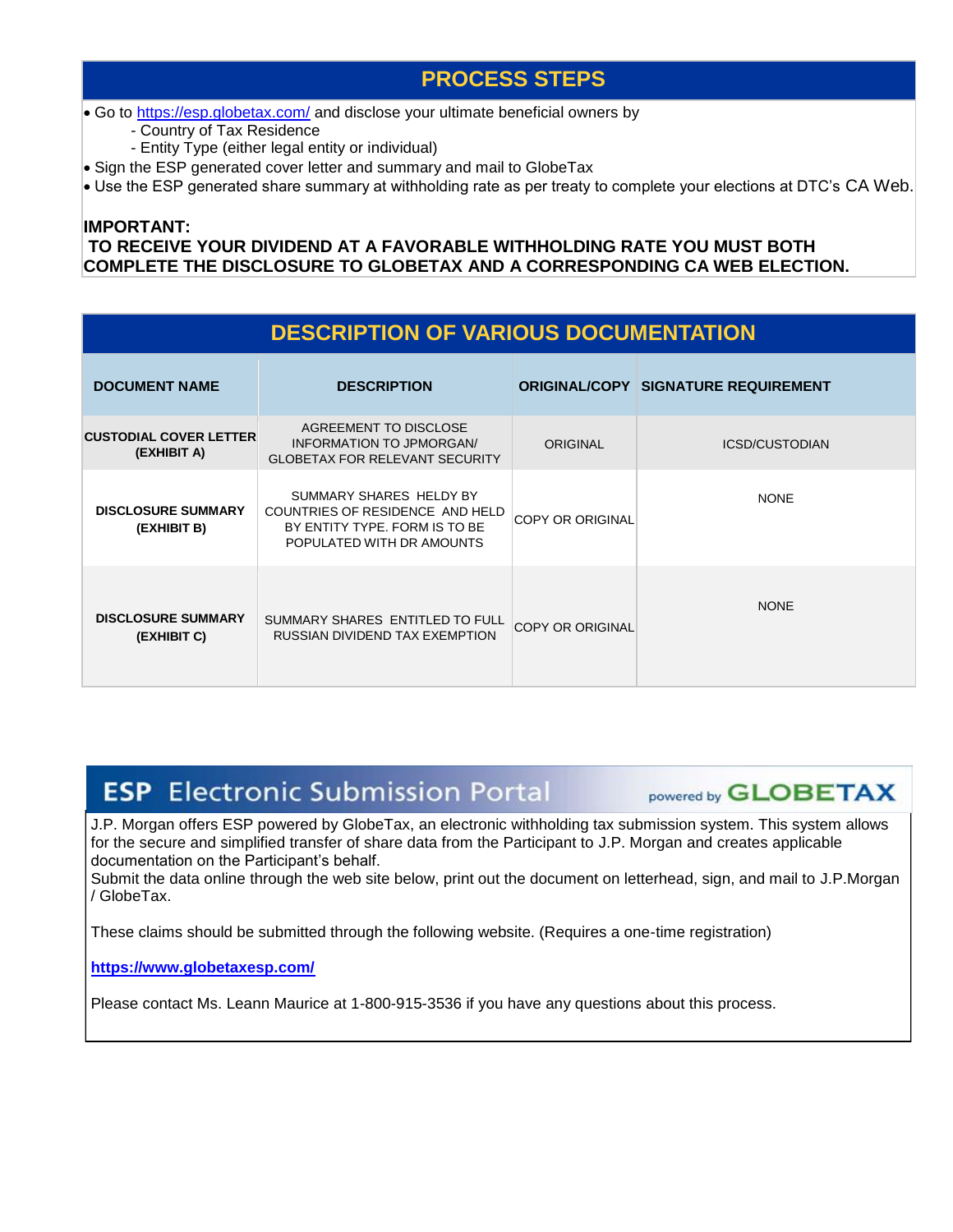## **CONTACT DETAILS**

| PRIMARY CONTACT            | <b>WONJAE LEE</b>          |
|----------------------------|----------------------------|
| DOMESTIC PHONE (U.S.)      | 1-800-929-5484             |
| DOMESTIC FAX (U.S.)        | 1-800-929-9986             |
| <b>INTERNATIONAL PHONE</b> | 1-212-747-9100             |
| <b>INTERNATIONAL FAX</b>   | 1-212-747-0029             |
| <b>EMAIL ADDRESS</b>       | WONJAE_LEE@GLOBETAX.COM    |
| <b>COMPANY</b>             | J.P. MORGAN / GLOBETAX     |
| <b>STREET ADDRESS</b>      | 90 BROAD STREET 16TH FLOOR |
| CITY/STATE/ZIP             | NEW YORK, NY 10004         |
| <b>ADDITIONAL CONTACTS</b> | <b>LEANN MAURICE</b>       |
| <b>EMAIL ADDRESS</b>       | RUSSIADR@GLOBETAX.COM      |

| <b>FREQUENTLY ASKED QUESTIONS (FAQs)</b>                             |                                                                                                                                                                                                                                                                                                                                                                                                                                                                                                                                     |  |  |  |
|----------------------------------------------------------------------|-------------------------------------------------------------------------------------------------------------------------------------------------------------------------------------------------------------------------------------------------------------------------------------------------------------------------------------------------------------------------------------------------------------------------------------------------------------------------------------------------------------------------------------|--|--|--|
|                                                                      | <b>GENERAL QUESTIONS</b>                                                                                                                                                                                                                                                                                                                                                                                                                                                                                                            |  |  |  |
| <b>QUESTION</b>                                                      | <b>ANSWER</b>                                                                                                                                                                                                                                                                                                                                                                                                                                                                                                                       |  |  |  |
| <b>DO I NEED TO PROVIDE A CoR?</b>                                   | FOR RELIEF AT SOURCE AND QUICK REFUND PROCESSES AT<br>THE TIME OF ELECTIONS CoRs SHOULD BE OBTAINED BUT<br>NEED NOT BE PROVIDED. AT THIS TIME, ONLY THE ESP<br>GENERATED FORMS WILL BE REQUIRED AT THE TIME OF<br>ELECTION. HOWEVER, CoRs WILL BE REQUIRED IN THE EVENT<br>OF AN AUDIT AND YOU WILL BE LIABLE TO MAINTAIN AND<br><b>PROVIDE THESE IN THAT EVENT. IT IS EXPECTED THAT CORS</b><br>MUST BE TRANSLATED INTO RUSSIAN AND APOSTILLED,<br>LEGALIZED OR NOTARIZED AND THAT THEY MUST BE ISSUED<br>AS OF THE CALENDAR YEAR. |  |  |  |
| IS IT REQUIRED TO USE ESP TO DISCLOSE?                               | IF YOU ARE NOT ABLE TO UTILIZE THE ESP SYSTEM PLEASE<br>CONTACT GLOBETAX TO OBTAIN COPIES OF THE ESP FORMS<br>TO SUBMIT MANUALLY.                                                                                                                                                                                                                                                                                                                                                                                                   |  |  |  |
| WHY SHOULD I COMPLETE THE ESP DISCLOSURE<br>BEFORE ELECTIONS AT DTC? | THE ESP SYSTEM WILL PROVIDE CLIENTS WITH AN<br>AGGREGATE OF THEIR DISCLOSED DRs BY WITHHOLDING RATE<br>AS PER TREATY. THIS INFORMATION SHOULD BE USED TO<br>MAKE YOUR DTC ELECTIONS BY WITHHOLDING RATE AS PER<br>TREATY.                                                                                                                                                                                                                                                                                                           |  |  |  |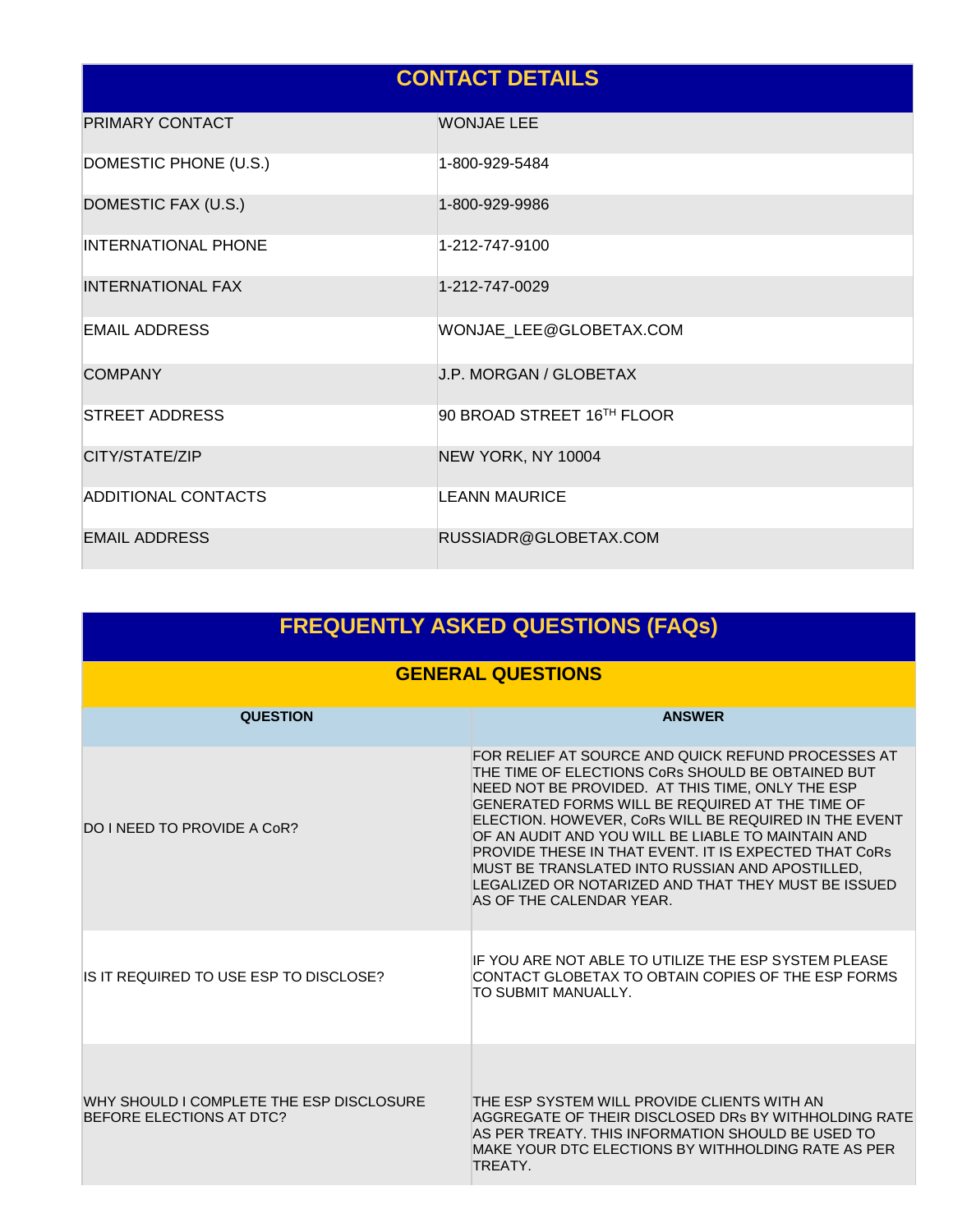| IS THERE A DIFFERENCE BETWEEN THE RELIEF AT<br>SOURCE AND QUICK REFUND?                                                                               | THE PROCESS STEPS ARE THE SAME FOR BOTH PROCESSES.<br>HOWEVER, THE RELIEF AT SOURCE PERIOD IS SHORTER AND<br>INVOLVES PAYMENT OF YOUR DIVIDEND WITH TAX RELIEF ON<br>PAY DATE. THE QUICK REFUND IS A LONGER PERIOD FOR<br>SUBMISSION AND WILL INVOLVE PAYMENT OF YOUR TAX<br>RELIEF AFTER PAY DATE.                                                                                                                                                                 |
|-------------------------------------------------------------------------------------------------------------------------------------------------------|---------------------------------------------------------------------------------------------------------------------------------------------------------------------------------------------------------------------------------------------------------------------------------------------------------------------------------------------------------------------------------------------------------------------------------------------------------------------|
| IS THERE AN OPPORTUNITY FOR STANDARD REFUND?                                                                                                          | AT THIS TIME THERE IS NO DEFINED STANDARD REFUND.<br>PLEASE CONTACT GLOBETAX FOR ADDITIONAL INFORMATION.                                                                                                                                                                                                                                                                                                                                                            |
| CAN RESIDENTS OF A DTT COUNTRY WITH AN ENTITY<br>TYPE CONSIDERED TRANSPARENT DISCLOSE THEIR<br>DRS TO RECEIVE THE DIVIDEND AT THE TAX TREATY<br>RATE? | THE DRS OF TRANSPARENT ENTITIES SHOULD BE DISCLOSED<br>AT THE ULTIMATE BENEFICIAL HOLDER LEVEL, PROVIDED.<br>HOWEVER, THAT THE TRANSPARENCY REQUIREMENTS AND<br>THE ELIGIBILITY FOR THE RATE RATHER THAN THE 15% ARE<br>UNCLEAR AND UNTESTED UNDER RUSSIAN LAWS. ALWAYS<br>CHECK THE SPECIFICS OF THE RELEVANT TAX TREATY TO<br>ENSURE YOU ARE PROPERLY DISCLOSING THE DRs OF THE<br>ENTITY AND COUNTRY OF TAX RESIDENCE WITH RESPECT TO<br>THE RUSSIAN FEDERATION. |
| WILL J.P. MORGAN /GLOBETAX ACCEPT CLAIMS FILED<br>DIRECTLY TO THEM BY BENEFICIAL OWNERS?                                                              | J.P. MORGAN / GLOBETAX ONLY ACCEPTS CLAIMS FILED BY<br>THE DTC PARTICIPANT OF RECORD.                                                                                                                                                                                                                                                                                                                                                                               |

#### *Warning and Disclaimer:*

*The Depositary will not be responsible for the truth or accuracy of any submissions received by it and, by following the procedures set forth herein or otherwise submitting any information, all submitting holders of DRs, and their agents, shall be agreeing to indemnify and hold harmless the Depositary and its agents for any and all losses, liabilities, fees and expenses (including reasonable fees and expenses of counsel) incurred by any of them in connection therewith or arising there from. The authorities will be relying upon the truth and accuracy of any and all submissions received by them in connection with the relief at source process and may hold submitting holders of DRs and their agents, liable and responsible for any losses incurred in connection therewith or arising there from. There is no guarantee that the tax authorities of the Russian Federation will accept any submissions made. Neither the Depositary nor its agents shall be responsible or liable to any holders of DRs in connection with any matters related to, arising from, or in connection with the relief at source process described herein.*

*All tax information contained in this Important Notice is based on a good faith compilation of information obtained and received from multiple sources. The information is subject to change. Actual deadlines frequently vary from the statutory deadlines because of local market conditions and advanced deadlines set by local agents. To mitigate risk it is strongly advised that Participants file their claims as soon as possible as the depositary and/or their agents will not be liable for claims filed less than six months before the specified deadline. In the event that local market rules, whether implemented by a local agent or a tax authority, conflict with the information provided in the important notice, either prior to or after publication, the local market rules will prevail.*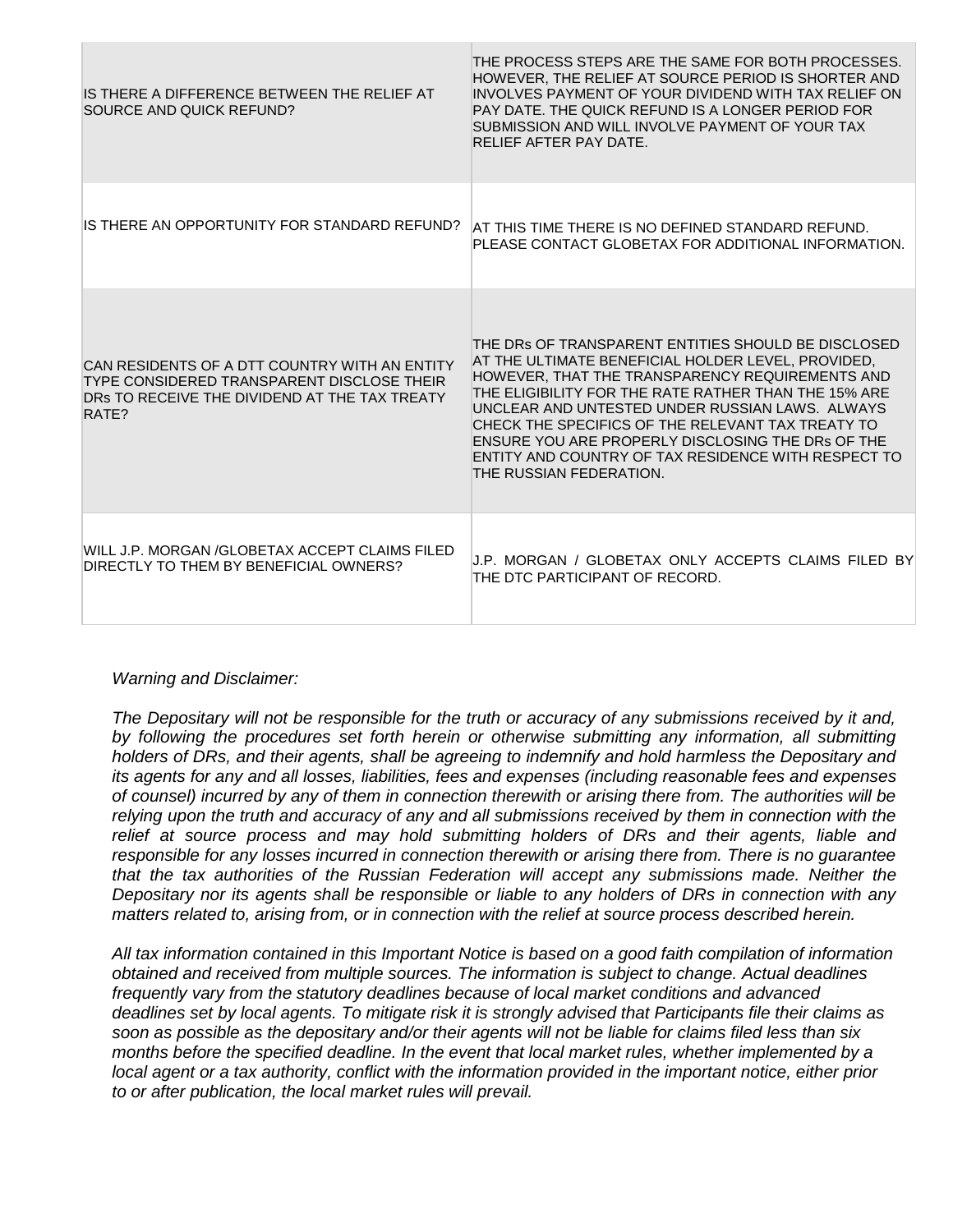### EXHIBIT A - CUSTODIAL COVER LETTER THIS DOCUMENT MUST BE PREPARED ON THE LETTERHEAD OF THE APPLICANT

Date:

J.P. Morgan/ GlobeTax 90 Broad Street - 16<sup>th</sup> Floor New York, NY 10004-2205 Attn: Depositary Services – Russian Federation

We, **<FINANCIAL INSTITUTION OF RECORD>**, hereby state the below respective amounts of DRs were held on the DR record date **14 OCTOBER, 2015** for the security **MOBILE TELESYSTEMS OJSC (MBT) (CUSIP: 607409109).** The ratios is 1 DR to 2 Ordinary Shares. The information is in the attached disclosure summary.

SEE ATTACHED SUMMARY - EXHIBIT B AND/OR EXHIBIT C

I / We certify that to the best of my knowledge the above beneficial owners are eligible for the preferential rates as stated herein and I declare that I have performed all the necessary due diligence to satisfy myself as to the accuracy of the information submitted to me by these beneficial owners.

JPMorgan Chase Bank is not liable for failure to secure the refund and any funds erroneously received shall be immediately returned to JPMorgan Chase Bank, including any interest, additions to tax or penalties thereon. This is not tax advice. Please consult your tax advisor.

Sincerely,

(Authorized Signature)

Name **Institution** Address Phone Number Email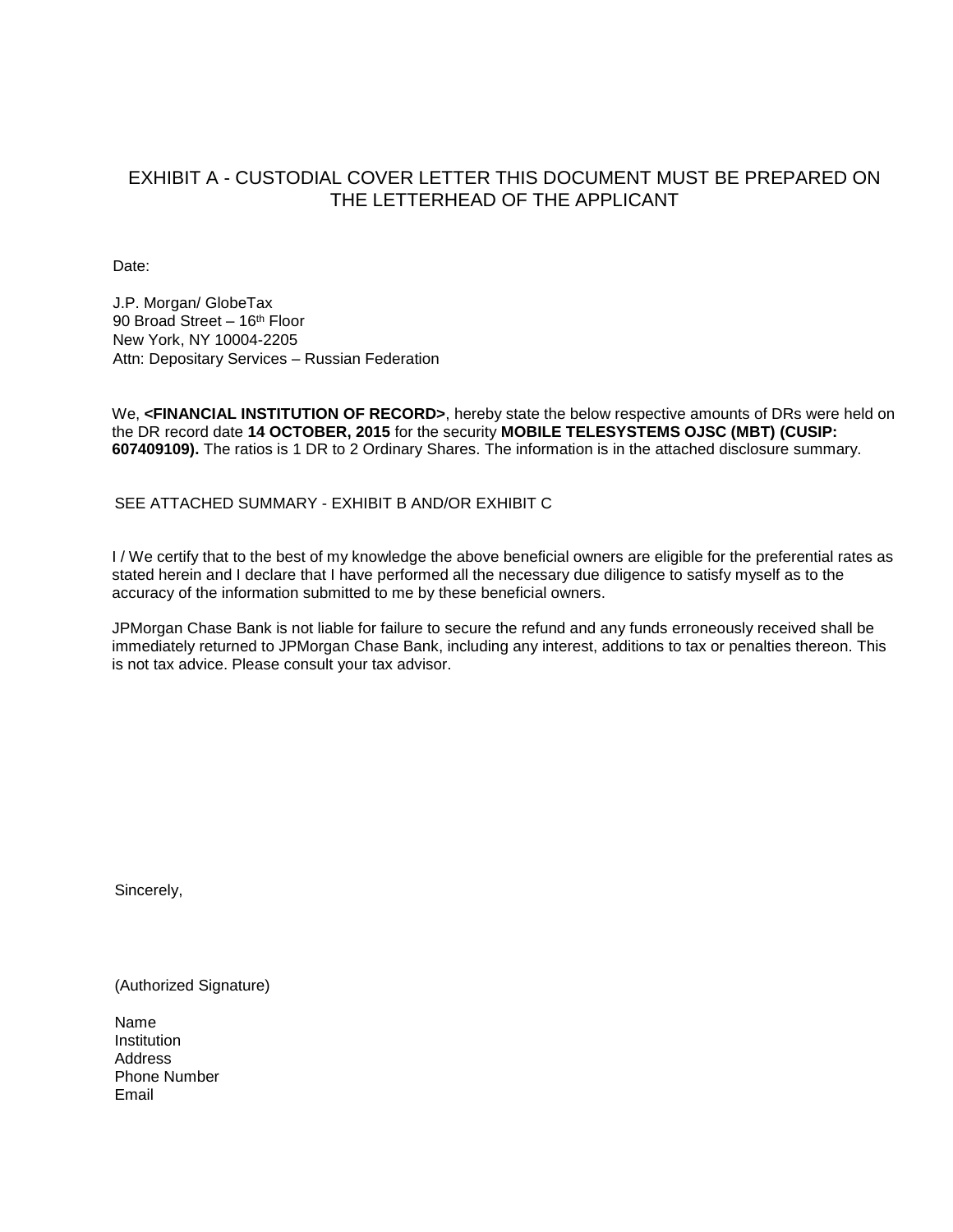### EXHIBIT B - DISCLOSURE SUMMARY BE SURE TO USE DR AMOUNTS NOT ORDS

#### **--------------------------------------------------------------------------------------------------------------------------------------------- Issue: MOBILE TELESYSTEMS PJSC (MBT) CUSIP: 607409109 Record Date: 14 October, 2015**

| <b>Country of</b><br><b>Residence</b> | <b>Treaty Rate</b> | <b>Treaty</b><br>Rate<br>Legal<br><b>Entity</b><br><b>DRs</b> | <b>Treaty</b><br>Rate<br>Individual<br><b>DRs</b> | <b>Statutory</b><br><b>Rate Legal</b><br><b>Entity DRs</b> | <b>Statutory</b><br><b>Rate Individual</b><br><b>DRs</b> | <b>Total DRs</b> |
|---------------------------------------|--------------------|---------------------------------------------------------------|---------------------------------------------------|------------------------------------------------------------|----------------------------------------------------------|------------------|
|                                       |                    |                                                               |                                                   |                                                            |                                                          |                  |
|                                       |                    |                                                               |                                                   |                                                            |                                                          |                  |
|                                       |                    |                                                               |                                                   |                                                            |                                                          |                  |
|                                       |                    |                                                               |                                                   |                                                            |                                                          |                  |
|                                       |                    |                                                               |                                                   |                                                            |                                                          |                  |
|                                       |                    |                                                               |                                                   |                                                            |                                                          |                  |
|                                       |                    |                                                               |                                                   |                                                            |                                                          |                  |
|                                       |                    |                                                               |                                                   |                                                            |                                                          |                  |
|                                       |                    |                                                               |                                                   |                                                            |                                                          |                  |
|                                       |                    |                                                               |                                                   |                                                            |                                                          |                  |
|                                       |                    |                                                               |                                                   |                                                            |                                                          |                  |
|                                       |                    |                                                               |                                                   |                                                            |                                                          |                  |

DRs claimed by rate:

0%:

5%:

10%:

12%:

13%:

15% DISCLOSED:

15% UNDISCLOSED:

TOTAL: